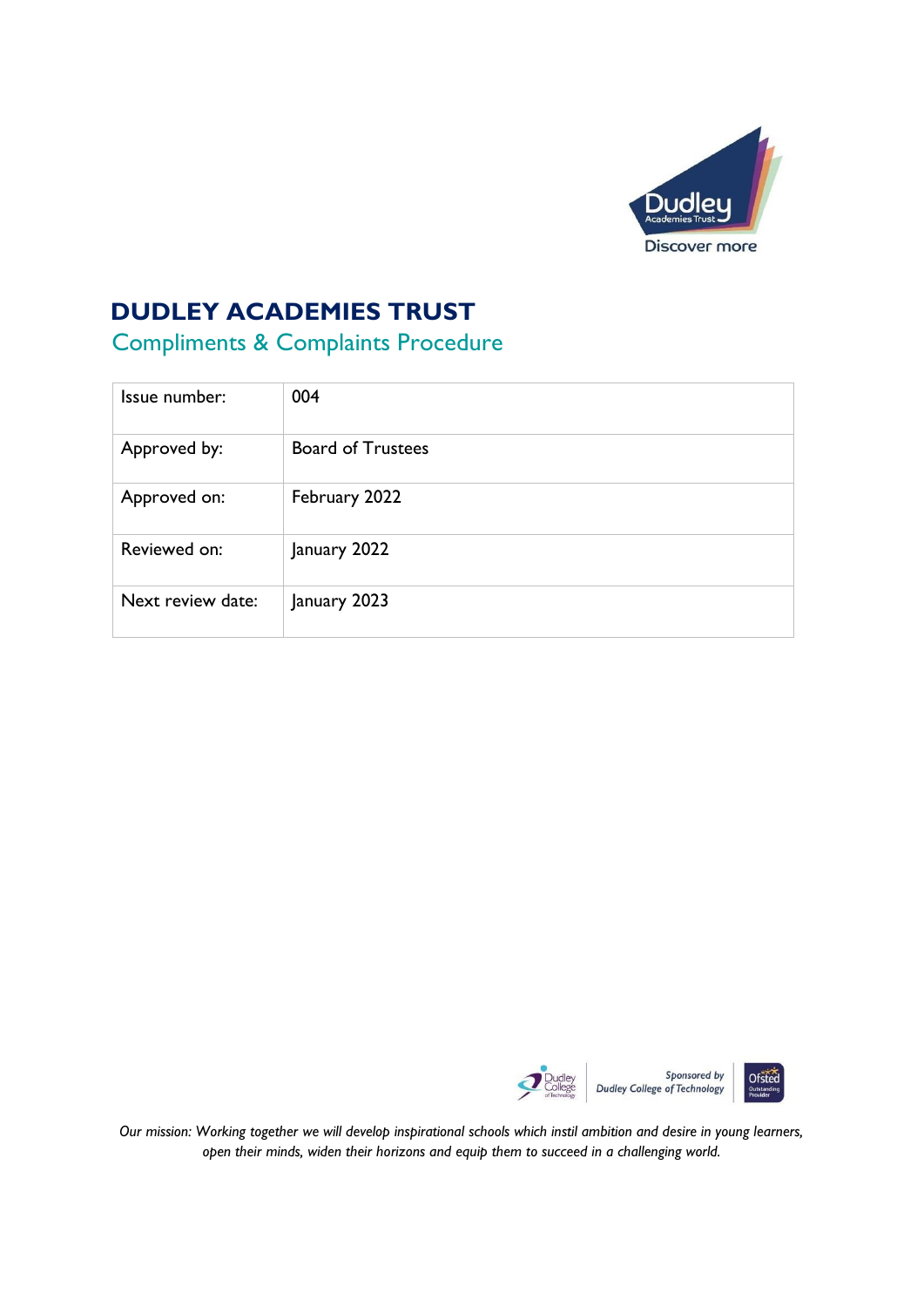## **Contents**

| 2. |  |
|----|--|
| 3. |  |
| 4. |  |
|    |  |
|    |  |
|    |  |
|    |  |
| 5. |  |
| 6. |  |
|    |  |
|    |  |
|    |  |
|    |  |
|    |  |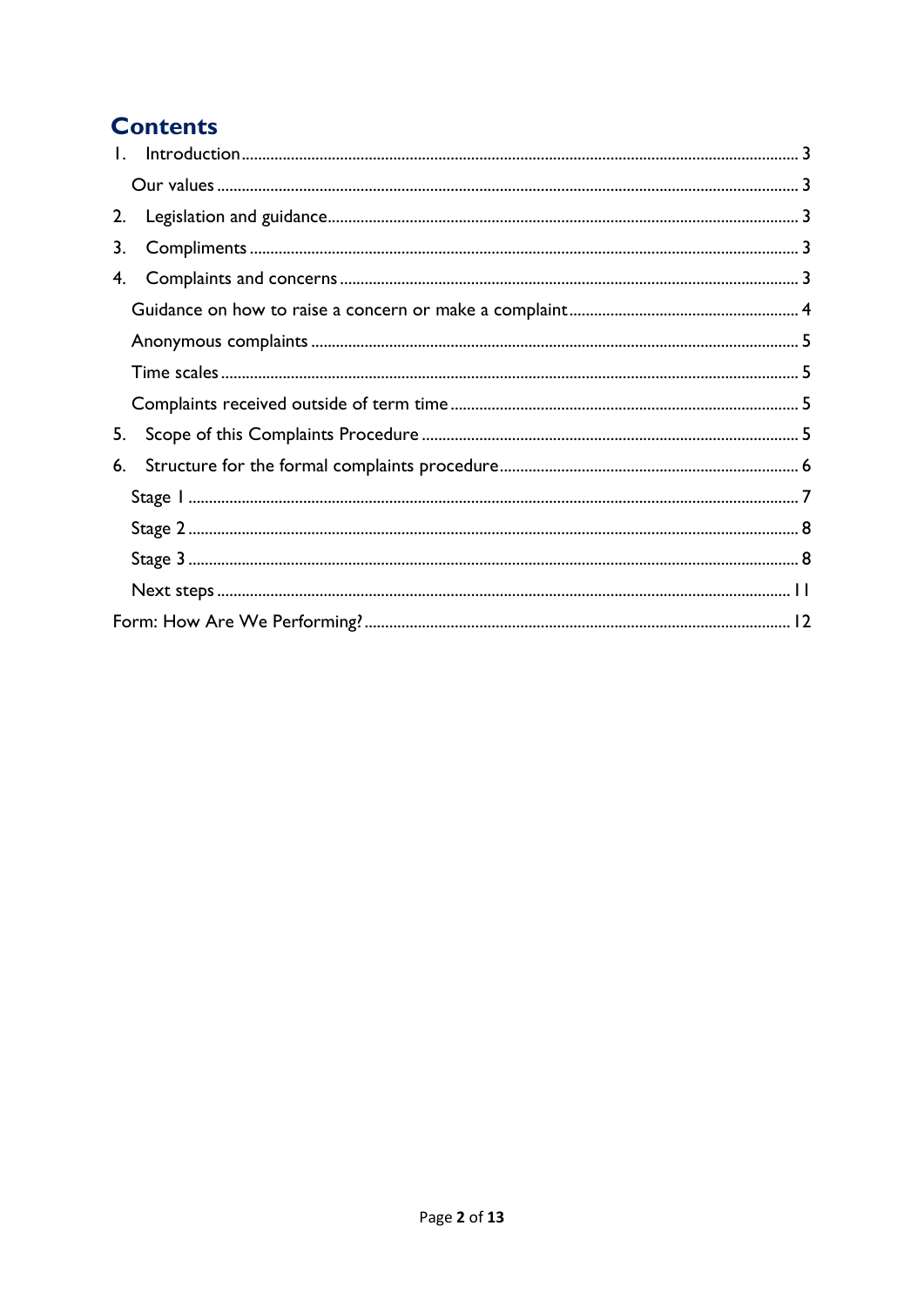### <span id="page-2-0"></span>**1. Introduction**

Dudley Academies Trust is committed to providing high-quality services. Feedback is essential to this and we welcome all compliments, complaints and suggestions.

#### <span id="page-2-1"></span>**Our values**

We have five values that express and represent our shared understanding of the principles that are important to us as an organisation. Developed in partnership with our schools, they set out the things we aspire to achieve as an organisation and underpin everything we do.

- 1. Dreaming big.
- 2. Rewarding effort.
- 3. Leading together.
- 4. Respecting each other and our world.
- 5. Learning that inspires.

## <span id="page-2-2"></span>**2. Legislation and guidance**

This document meets the requirements set out in [part 7 of the schedule to the](http://www.legislation.gov.uk/uksi/2014/3283/schedule/made) Education [\(Independent School Standards\) Regulations 2014,](http://www.legislation.gov.uk/uksi/2014/3283/schedule/made) which states that we must have and make available a written procedure to deal with complaints from parents/carers of learners at the academy.

It is also based on guidance published by the Education and Skills Funding Agency (ESFA) on [creating a complaints procedure that complies with the above regulations,](https://www.gov.uk/government/publications/setting-up-an-academies-complaints-procedure) and refers to [good practice guidance on setting up complaints procedures](https://www.gov.uk/government/publications/school-complaints-procedures) from the Department for Education (DfE).

This policy complies with our funding agreement and articles of association.

## <span id="page-2-3"></span>**3. Compliments**

A compliment may be defined as *"an expression of praise, admiration, or congratulation about the standards of service or actions by Dudley Academies Trust or its staff".* 

We welcome all compliments and will notify relevant colleagues or learners of any compliments received. For ease of use, a template **'How Are We Performing?' form** is included at the end of this procedure.

## <span id="page-2-4"></span>**4. Complaints and concerns**

A concern may be defined as '*an expression of worry or doubt over an issue considered to be important for which reassurances are sought'*.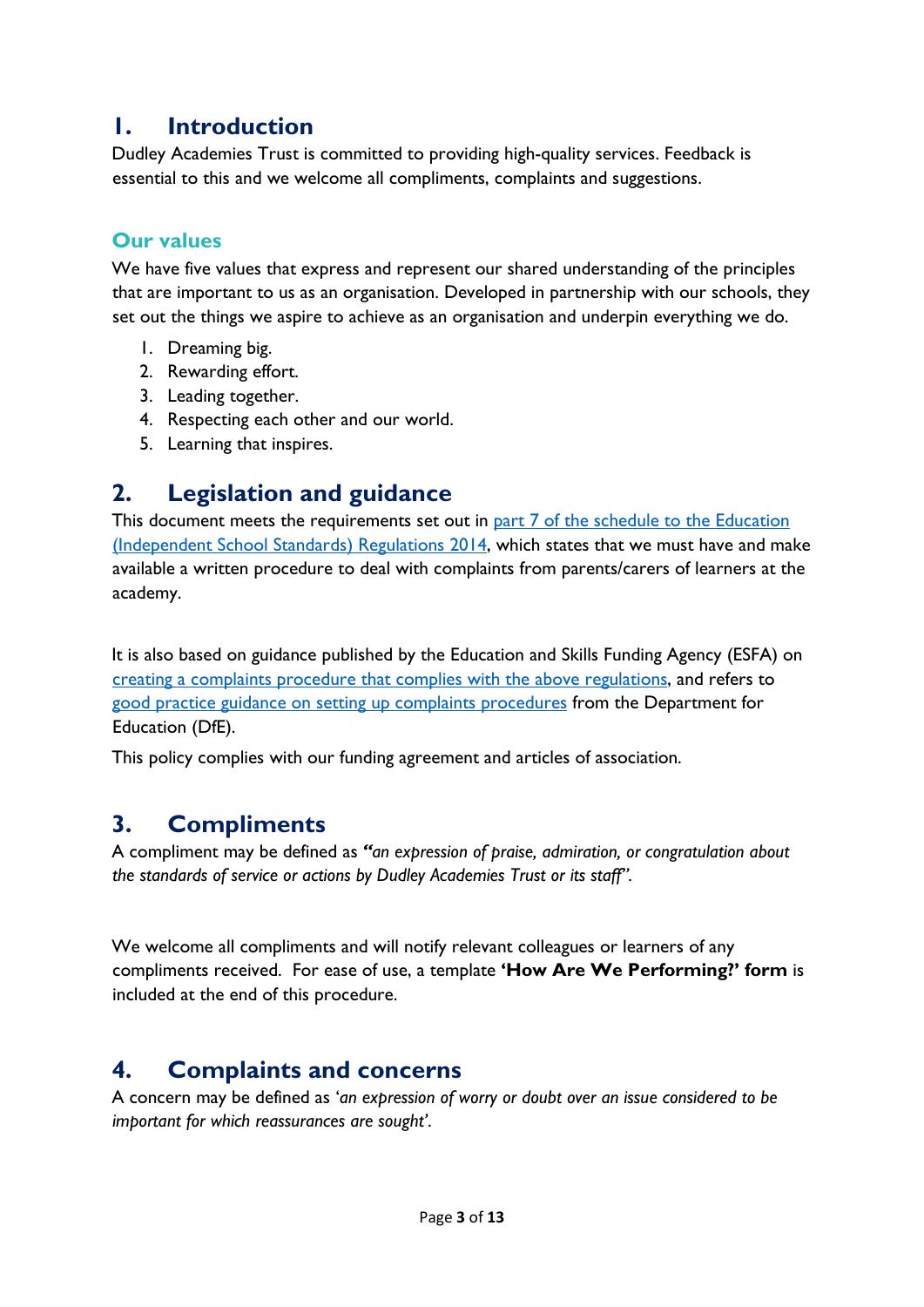A complaint may be defined as '*an expression of dissatisfaction however made, about actions taken or a lack of action*'.

It is in everyone's interest that concerns and complaints are resolved at the earliest possible stage. Many issues can be resolved informally, without the need to use the formal stages of the complaints procedure. We understand however, that there are occasions when people would like to raise their concerns formally. In this case, Dudley Academies Trust will attempt to resolve the issue internally, through the stages outlined within this complaints procedure.

#### <span id="page-3-0"></span>**Guidance on how to raise a concern or make a complaint**

A concern or complaint can be made in person, in writing or by telephone. It may also be made by a third party acting on behalf of a complainant, as long as they have appropriate consent to do so. Concerns should be raised with either the class teacher or Principal. If the issue remains unresolved, the next step is to make a formal complaint.

Complainants should not approach individual governors (local advisory committee members) to raise concerns or complaints. They have no power to act on an individual basis and it may also prevent them from considering complaints at a later stage in the procedure.

Complaints against school staff (except the principal) should be made in the first instance, to the Principal via the school office*.* Please mark them as Private and Confidential.

Complaints that involve or are about the principal should be addressed to Jo Higgins (Chief Executive for Dudley Academies Trust) via the Trust central offices. Please mark them as Private and Confidential.

Dudley Academies Trust Executive Offices, Priory Villa Dudley College of Technology West Midlands DY1 4AS Email: jo.higgins@dudleycol.ac.uk

Complaints about the Chair of the Board of Trustees, any individual Trustee, Local Advisory Committee member or the entirety of the Board of Trustees should be addressed to Gill Darwood (Director of Corporate Governance at Dudley Academies Trust) via the Trust Central offices at the address above or by email to gill.darwood@dudleycol.ac.uk. Please mark them as Private and Confidential.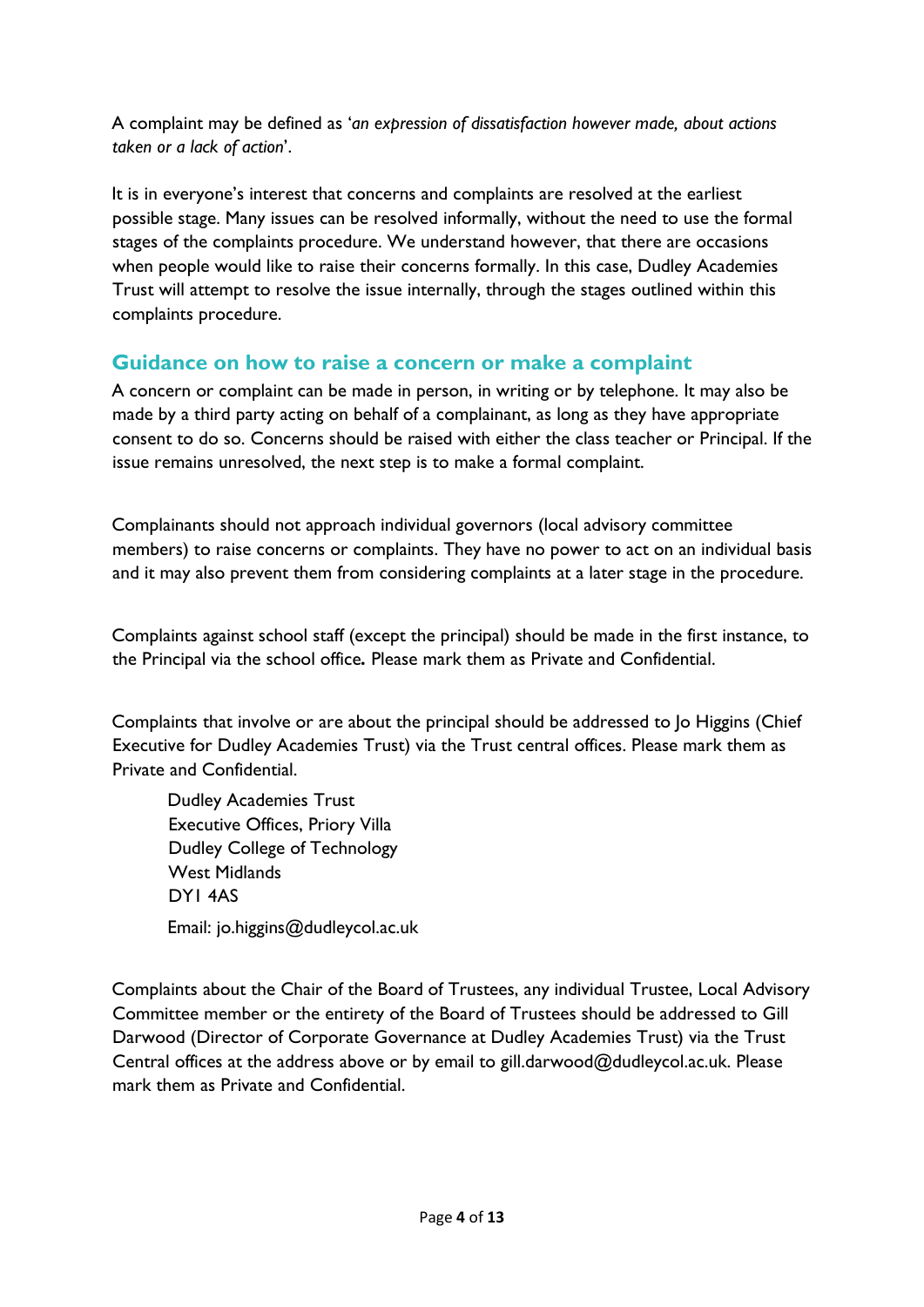For ease of use, a template **'How Are We Performing?' form** is included at the end of this procedure. If you require help in completing the form, please contact the school office. You can also ask third party organisations like the Citizens Advice to help you.

In accordance with equality law, we will consider making reasonable adjustments if required, to enable complainants to access and complete this complaints procedure. For instance, providing information in alternative formats, assisting complainants in raising a formal complaint or holding meetings in accessible locations.

#### <span id="page-4-0"></span>**Anonymous complaints**

We will not normally investigate anonymous complaints. However, the Principal, Chief Executive or Chair of the Board of Trustees, if appropriate, will determine whether the complaint warrants an investigation.

#### <span id="page-4-1"></span>**Time scales**

You must raise the complaint within three months of the incident or, where a series of associated incidents have occurred, within three months of the last of these incidents. We will consider complaints made outside of this time frame if exceptional circumstances apply.

### <span id="page-4-2"></span>**Complaints received outside of term time**

We will consider complaints made outside of term time to have been received on the first school day after the holiday period.

## <span id="page-4-3"></span>**5. Scope of this Complaints Procedure**

This procedure covers all complaints about any provision of community facilities or services by Dudley Academies Trust or its academies, other than complaints that are dealt with under other statutory procedures, including those listed below.

| <b>Exceptions</b>                                                                                                                                      | <b>Relevant Policy/Procedure</b>                                                                                                                                                                                |
|--------------------------------------------------------------------------------------------------------------------------------------------------------|-----------------------------------------------------------------------------------------------------------------------------------------------------------------------------------------------------------------|
| Admissions to schools<br>Statutory assessments of<br>$\bullet$<br><b>Special Educational Needs</b><br>School re-organisation<br>$\bullet$<br>proposals | Concerns about admissions, statutory assessments of<br>Special Educational Needs, or school re-organisation<br>proposals are dealt with under the relevant policy and in<br>accordance with statutory guidance. |
| Matters likely to require a<br><b>Child Protection</b><br>Investigation                                                                                | Complaints about child protection matters are handled<br>under our child protection and safeguarding policy and in<br>accordance with relevant statutory guidance.                                              |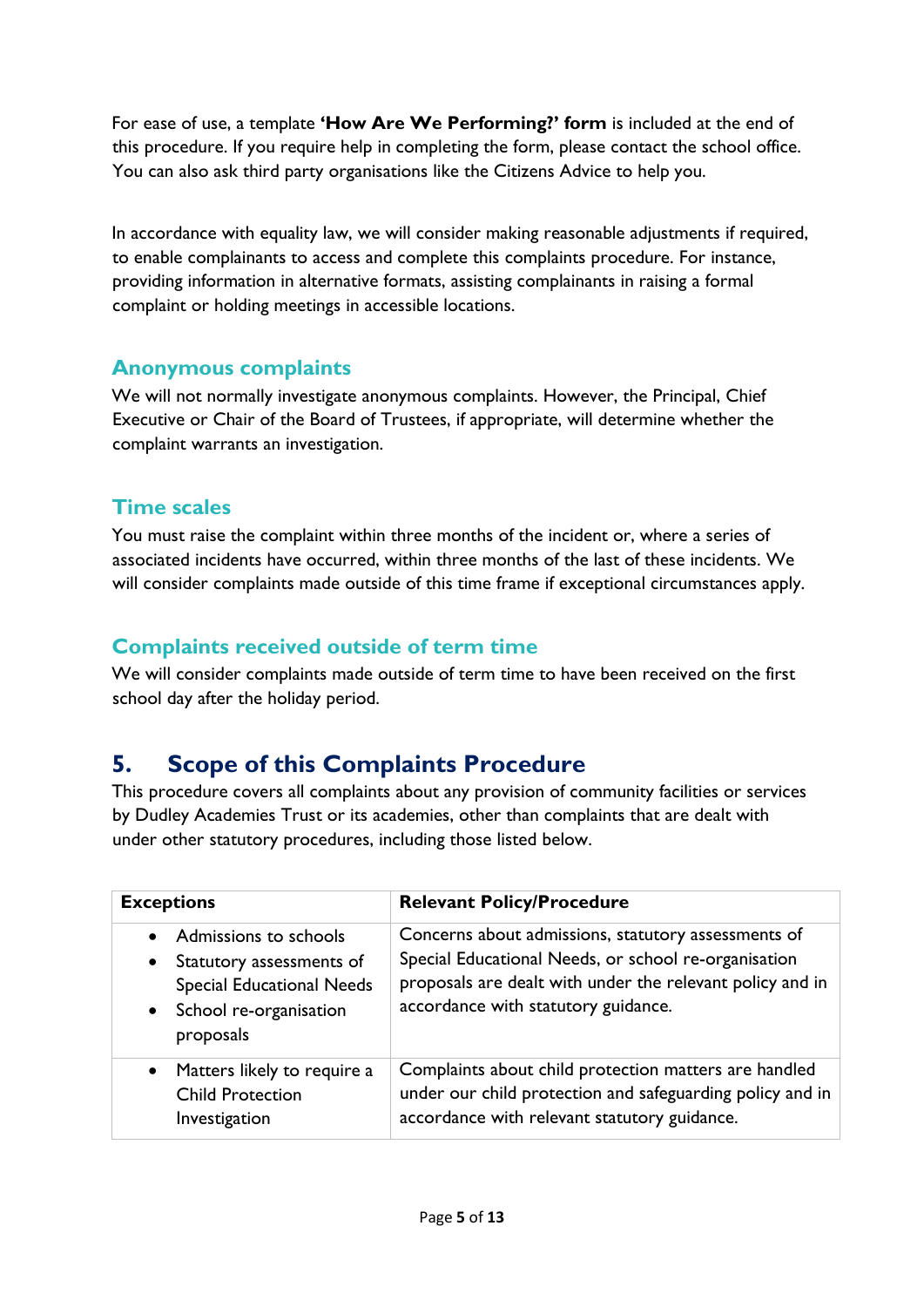|                                                                                                             | If you have serious concerns, you may wish to contact<br>the Safeguarding and Compliance Officer for Dudley<br>Academies Trust Rebbecca.Meacham@dudleycol.ac.uk                                                                                                                                                                   |
|-------------------------------------------------------------------------------------------------------------|-----------------------------------------------------------------------------------------------------------------------------------------------------------------------------------------------------------------------------------------------------------------------------------------------------------------------------------|
| Exclusion of children from<br>school*                                                                       | Further information about raising concerns about<br>exclusion can be found at: www.gov.uk/school-discipline-<br>exclusions/exclusions.                                                                                                                                                                                            |
|                                                                                                             | *complaints about the application of the behaviour policy can<br>be made through the school's complaints procedure.                                                                                                                                                                                                               |
| Whistleblowing                                                                                              | We have an internal whistleblowing procedure for all<br>our employees, including temporary staff and<br>contractors.                                                                                                                                                                                                              |
| Staff grievances                                                                                            | Complaints from staff will be dealt with under the<br>school's internal grievance procedures.                                                                                                                                                                                                                                     |
| Staff conduct                                                                                               | Complaints about staff will be dealt with under the<br>school's internal disciplinary procedures, if appropriate.<br>Complainants will not be informed of any disciplinary<br>action taken against a staff member as a result of a<br>complaint. However, the complainant will be notified<br>that the matter is being addressed. |
| Complaints about services<br>provided by other<br>providers who may use<br>school premises or<br>facilities | Providers should have their own complaints procedure<br>to deal with complaints about service. Please contact<br>them direct.                                                                                                                                                                                                     |

If other bodies are investigating aspects of the complaint, for example the police, local authority (LA) safeguarding teams or Tribunals, this may impact on our ability to adhere to the timescales within this procedure or result in the procedure being suspended until those public bodies have completed their investigations.

If a complainant commences legal action against Dudley Academies Trust in relation to their complaint, we will consider whether to suspend the complaints procedure in relation to their complaint until those legal proceedings have concluded.

## <span id="page-5-0"></span>**6. Structure for the formal complaints procedure**

The below structure provides an overview of the Trust formal complaints procedure.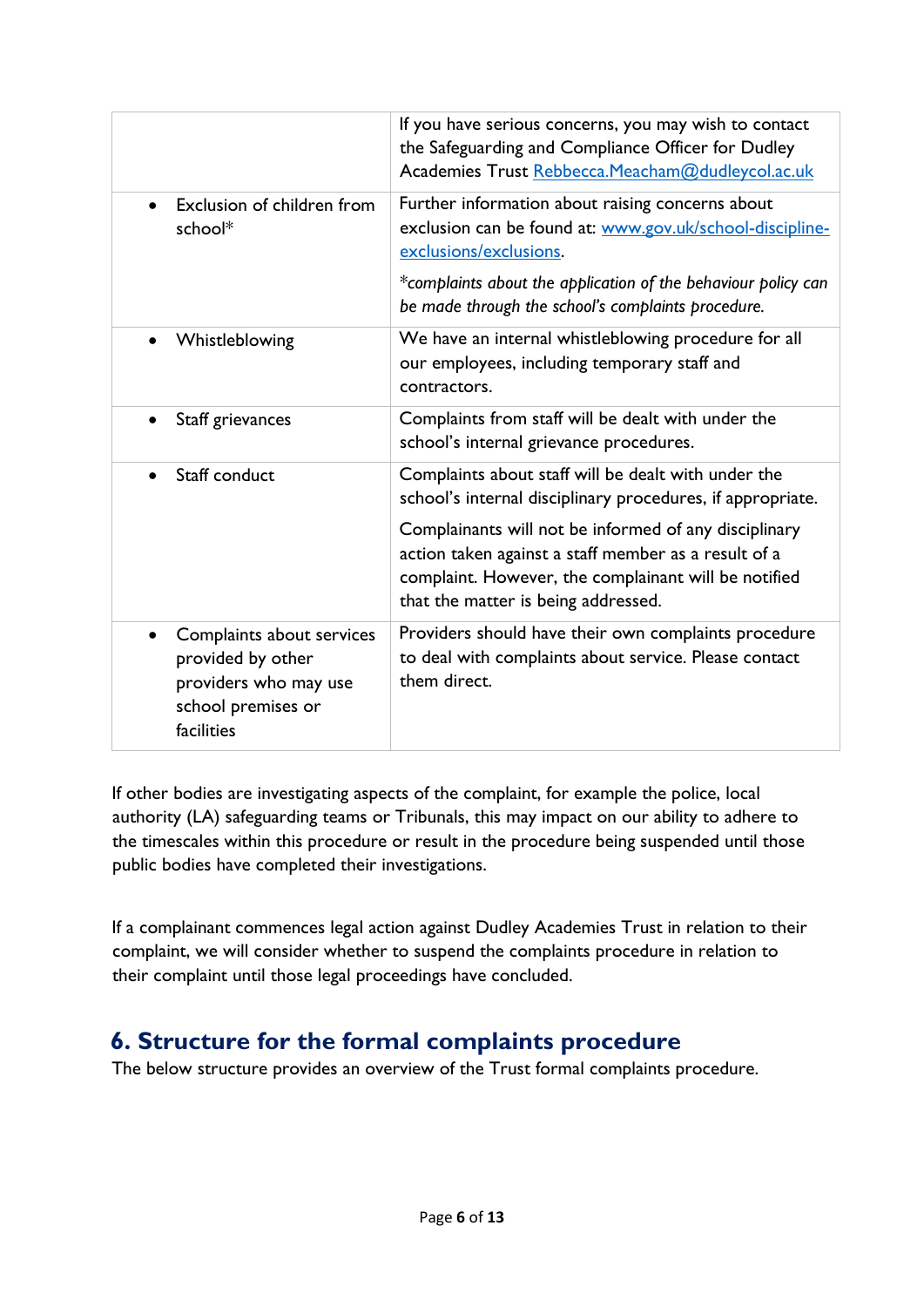| Stage I    | • The first point of contact is the Principal of<br>the individual academy.               |
|------------|-------------------------------------------------------------------------------------------|
| Stage 2    | • The second point of contact is the Chief<br><b>Executive of Dudley Academies Trust.</b> |
| Stage 3    | • The third point of contact is the appeals<br>committee for Dudley Academies Trust.      |
| Next steps | • Refer to the Department for Education.                                                  |

#### <span id="page-6-0"></span>**Stage 1**

Formal complaints must be made to the Principal (unless they are about the Principal), via completing and returning a **'How Are We Performing?' form**. For ease of use, a template 'How Are We Performing?' form is included at the end of this procedure

The principal's office will record the date the complaint is received and will acknowledge receipt of the complaint in writing (either by letter or email) within 5 school days.

Within this response, the principal will seek to clarify the nature of the complaint, ask what remains unresolved and what outcome the complainant would like to see. The Principal can consider whether a face to face meeting is the most appropriate way of doing this.

#### *Note: The Principal may delegate the investigation to another member of the school's senior leadership team (SLT) however, the response will be provided by the Principal.*

During the investigation, the Principal (or SLT investigator) will:

- If necessary, interview those involved in the matter and/or those complained of, allowing them to be accompanied if they wish.
- Keep a written record of any meetings/interviews in relation to their investigation.

At the conclusion of their investigation, the Principal or SLT investigator will provide a formal written response within 10 school days of the date of receipt of the complaint. If the Principal is unable to meet this deadline, they will provide the complainant with an update and revised response date.

The response will detail any actions taken to investigate the complaint and provide a full explanation of the decision made and the reason(s) for it. Where appropriate, it will include details of actions the academy or Dudley Academies Trust will take to resolve the complaint. The principal will advise the complainant of how to escalate their complaint should they remain dissatisfied with the outcome of Stage 1.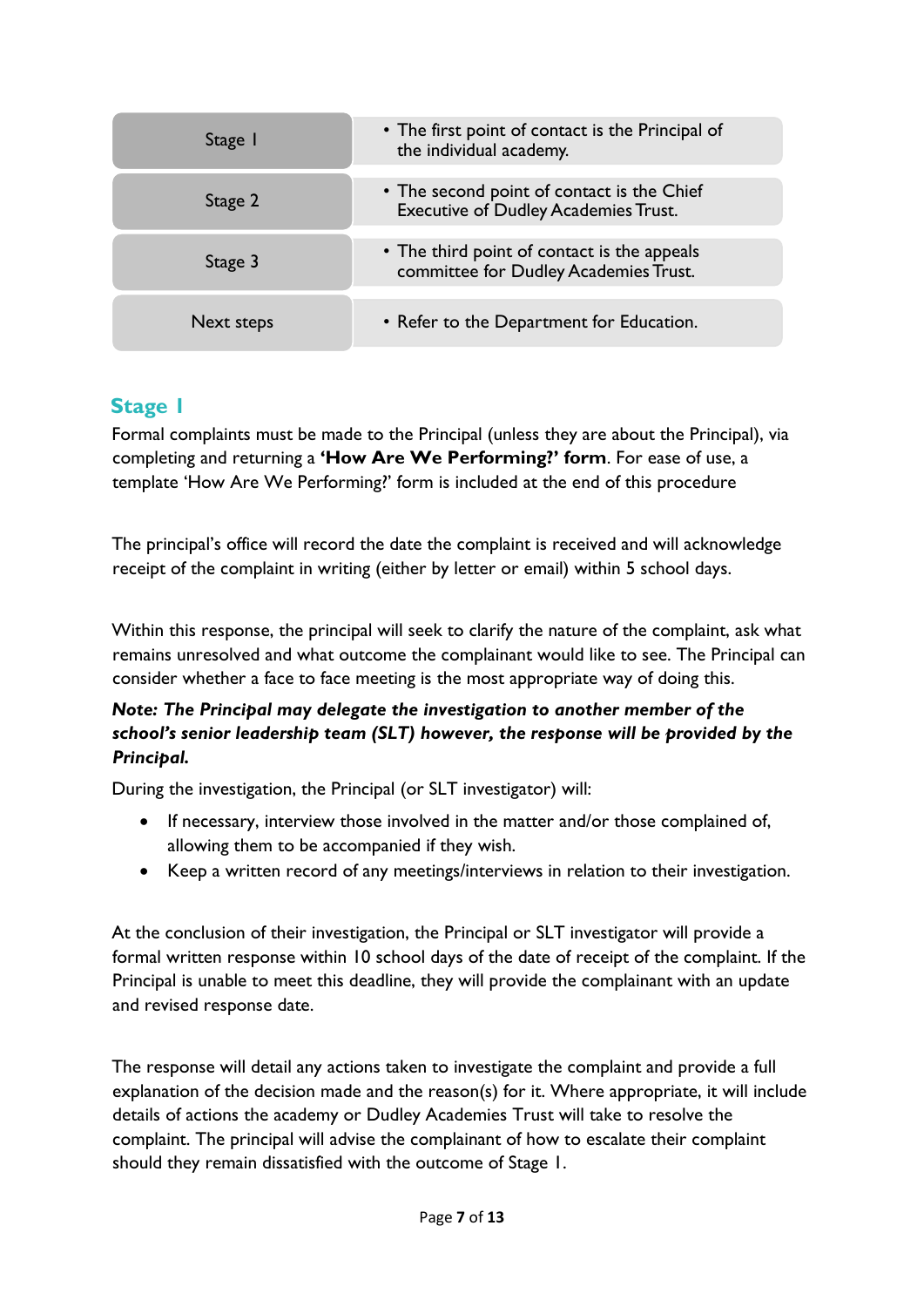#### <span id="page-7-0"></span>**Stage 2**

Formal complaints must be made to Jo Higgins, Chief Executive of Dudley Academies Trust (unless they are about the Chief Executive), in writing.

The executive office will record the date the complaint is received and will acknowledge receipt of the complaint in writing (either by letter or email) within 5 school days.

Within this response, the Chief Executive will seek to clarify the nature of the complaint, ask what remains unresolved and what outcome the complainant would like to see. The Chief Executive can consider whether a face-to-face meeting is the most appropriate way of doing this.

During the investigation, the Chief Executive will:

- If necessary, interview those involved in the matter and/or those complained of, allowing them to be accompanied if they wish.
- Keep a written record of any meetings/interviews in relation to their investigation.

At the conclusion of their investigation, the Chief Executive will provide a formal written response within 10 school days of the date of receipt of the complaint. If the Chief Executive is unable to meet this deadline, they will provide the complainant with an update and revised response date.

The response will detail any actions taken to investigate the complaint and provide a full explanation of the decision made and the reason(s) for it. Where appropriate, it will include details of actions the academy or Dudley Academies Trust will take to resolve the complaint. The Chief Executive will advise the complainant of how to escalate their complaint should they remain dissatisfied with the outcome of Stage 2.

#### <span id="page-7-1"></span>**Stage 3**

If the complainant is dissatisfied with the outcome at Stage 2 and wishes to take the matter further, they can escalate the complaint to Stage 3 – a meeting with members of the Board of Trustees complaints committee, which will be formed of the first three, impartial, Trustees available. This is the final stage of the complaints procedure.

A request to escalate to Stage 3 must be made to the Clerk (Gill Darwood, Director of Corporate Governance) within 5 school days of receipt of the Stage 2 response. The Clerk will record the date the complaint is received and acknowledge receipt of the complaint in writing (either by letter or email) within 5 school days. Requests received outside of this time frame will only be considered if exceptional circumstances apply.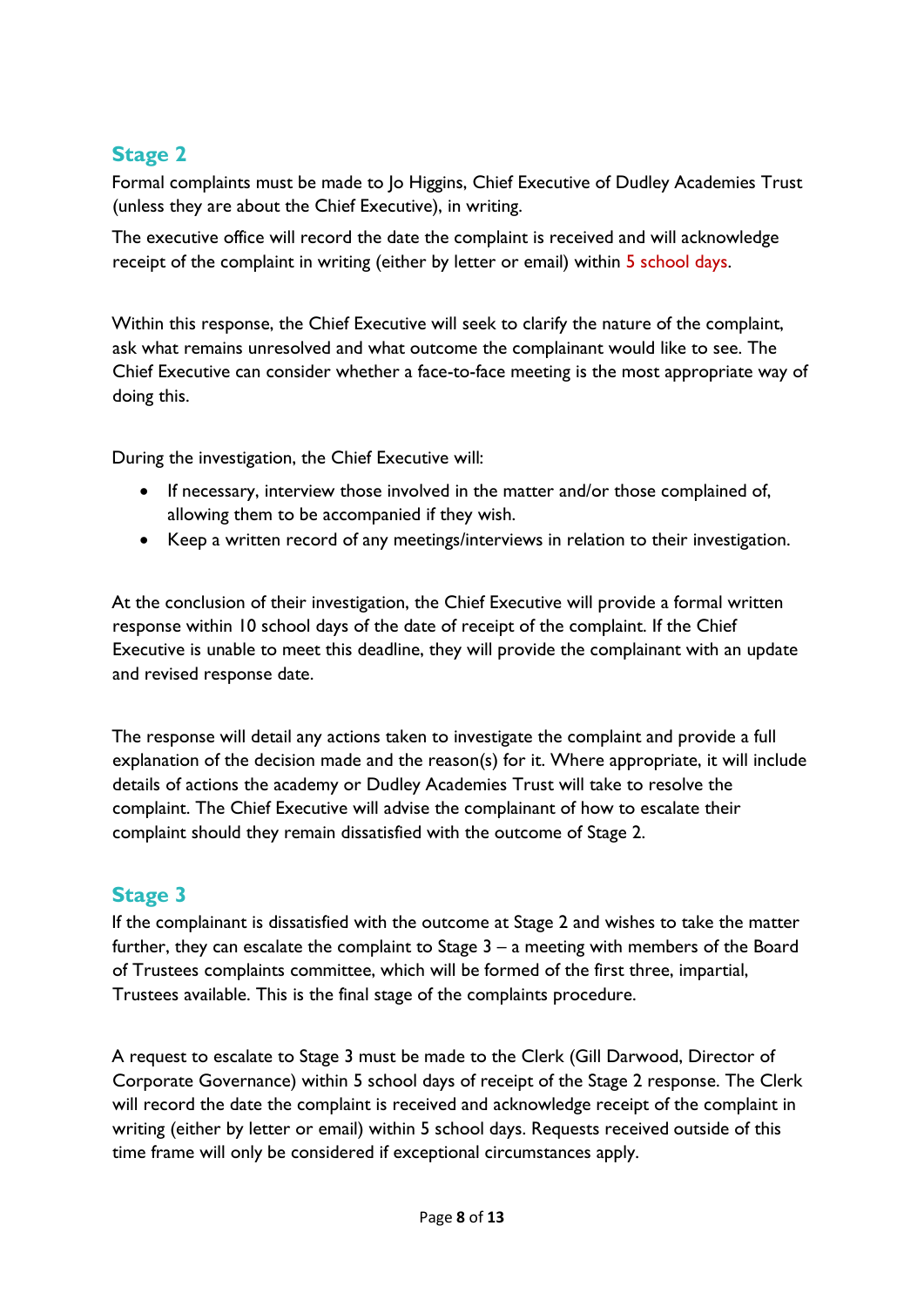The Clerk will write to the complainant to inform them of the date of the meeting. They will aim to convene a meeting within 10 school days of receipt of the Stage 3 request. If this is not possible, the Clerk will provide an anticipated date and keep the complainant informed. If the complainant rejects the offer of three proposed dates, without good reason, the Clerk will decide when to hold the meeting. It will then proceed in the complainant's absence on the basis of written submissions from both parties.

The complaints committee will consist of at least three Trustees with no prior involvement or knowledge of the complaint. One of the members of the panel will be independent of the management and running of the academy. Prior to the meeting, they will decide amongst themselves who will act as the Chair of the Complaints Committee. If there are fewer than three members of the Board of Trustees available, the Clerk will identify any additional, independent Local Advisory Committee members, in order to make up the committee. Alternatively, an entirely independent committee may be convened to hear the complaint at Stage 3.

The committee will decide whether to deal with the complaint by inviting parties to a meeting or through written representations, but in making their decision they will be sensitive to the complainant's needs. If the complainant is invited to attend the meeting, they may bring someone along to provide support. This can be a relative or friend. Generally, we do not encourage either party to bring their child or legal representatives to the committee meeting. However, there may be occasions when either is appropriate. For instance, if a school employee is called as a witness in a complaint meeting, they may wish to be supported by union and/or legal representation.

*Note: Complaints about staff conduct will not generally be handled under this complaint's procedure. Complainants will be advised that any staff conduct complaints will be considered under staff disciplinary procedures, if appropriate, but outcomes will not be shared with them.* 

Representatives from the media are not permitted to attend.

At least 10 school days before the meeting, the Clerk will:

- Confirm and notify the complainant of the date, time and venue of the meeting, ensuring that, if the complainant is invited, the dates are convenient to all parties and that the venue and proceedings are accessible.
- Request copies of any further written material to be submitted to the committee at least 5 school days before the meeting.

Any written material will be circulated to all parties at least 3 school days before the date of the meeting. The committee will not normally accept, as evidence, recordings of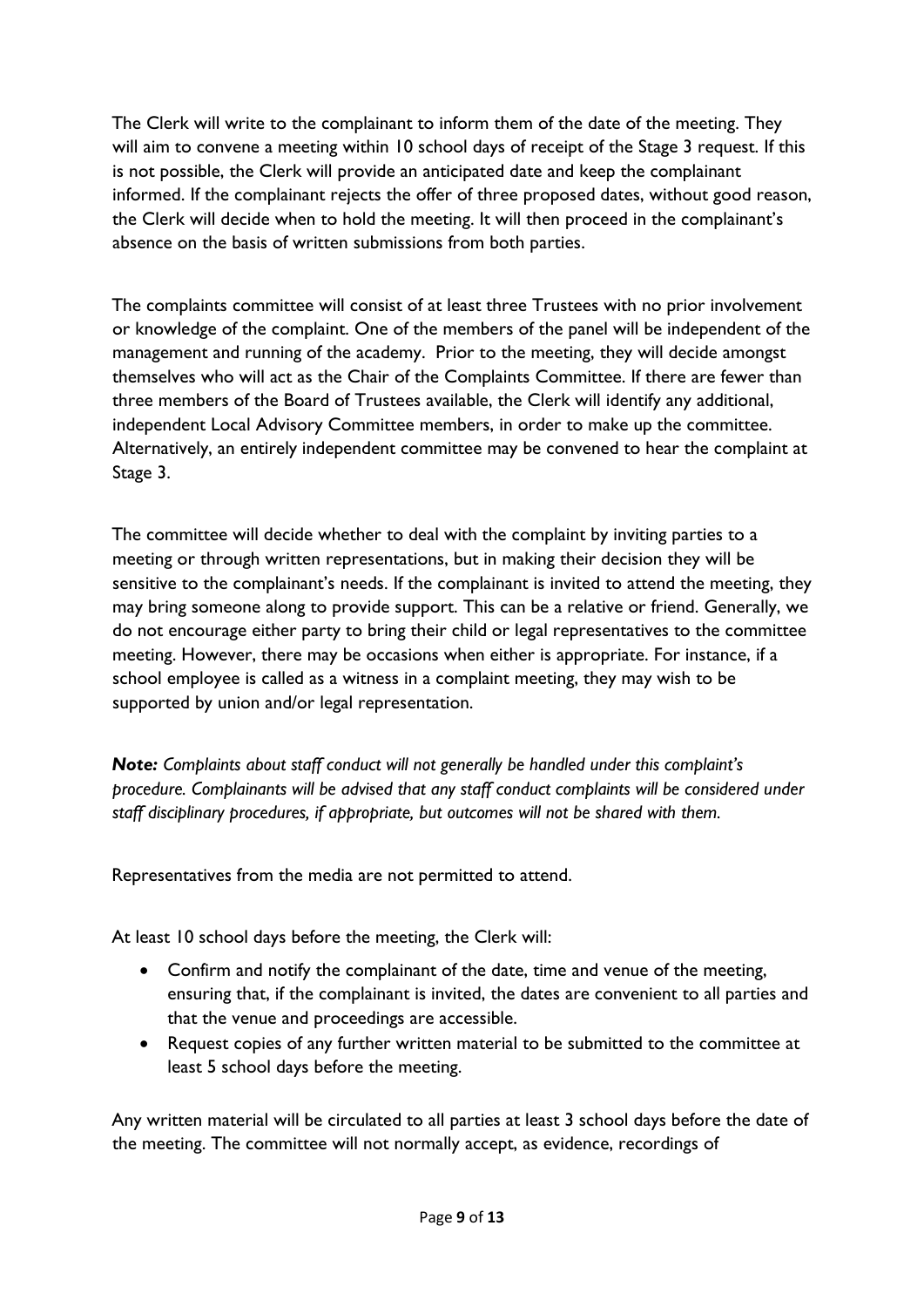conversations that were obtained covertly and without the informed consent of all parties being recorded.

The committee will also not review any new complaints at this stage or consider evidence unrelated to the initial complaint to be included. New complaints must be dealt with from Stage 1 of the procedure.

The meeting will be held in private. Electronic recordings of meetings or conversations are not normally permitted unless a complainant's own disability or special needs require it. Prior knowledge and consent of all parties attending must be sought before meetings or conversations take place. Consent will be recorded in any minutes taken.

The committee will consider the complaint and all the evidence presented. The committee can:

- Uphold the complaint in whole or in part.
- Dismiss the complaint in whole or in part.

If the complaint is upheld in whole or in part, the committee will:

- Decide on the appropriate action to be taken to resolve the complaint.
- Where appropriate, recommend changes to the school's systems or procedures to prevent similar issues in the future.

The Chair of the Committee will provide the complainant and Dudley Academies Trust with a full explanation of their decision and the reason(s) for it, in writing, within 10 school days.

The letter to the complainant will include details of how to contact the Department for Education if they are dissatisfied with the way their complaint has been handled.

If the complaint is:

- Jointly about the Chair and Vice Chair of the Board of Trustees or
- About the entire Board of Trustees or
- About most of the Board of Trustees or

Stage 3 will be heard by a committee of independent members.

At the conclusion of the Stage 3 hearing, a decision on the response will be taken. Complainants will be informed of this decision including, details of any actions taken to investigate the complaint, the reason(s) for it and any recommendations made, in writing. Where appropriate, it will include details of actions the academy will take to resolve the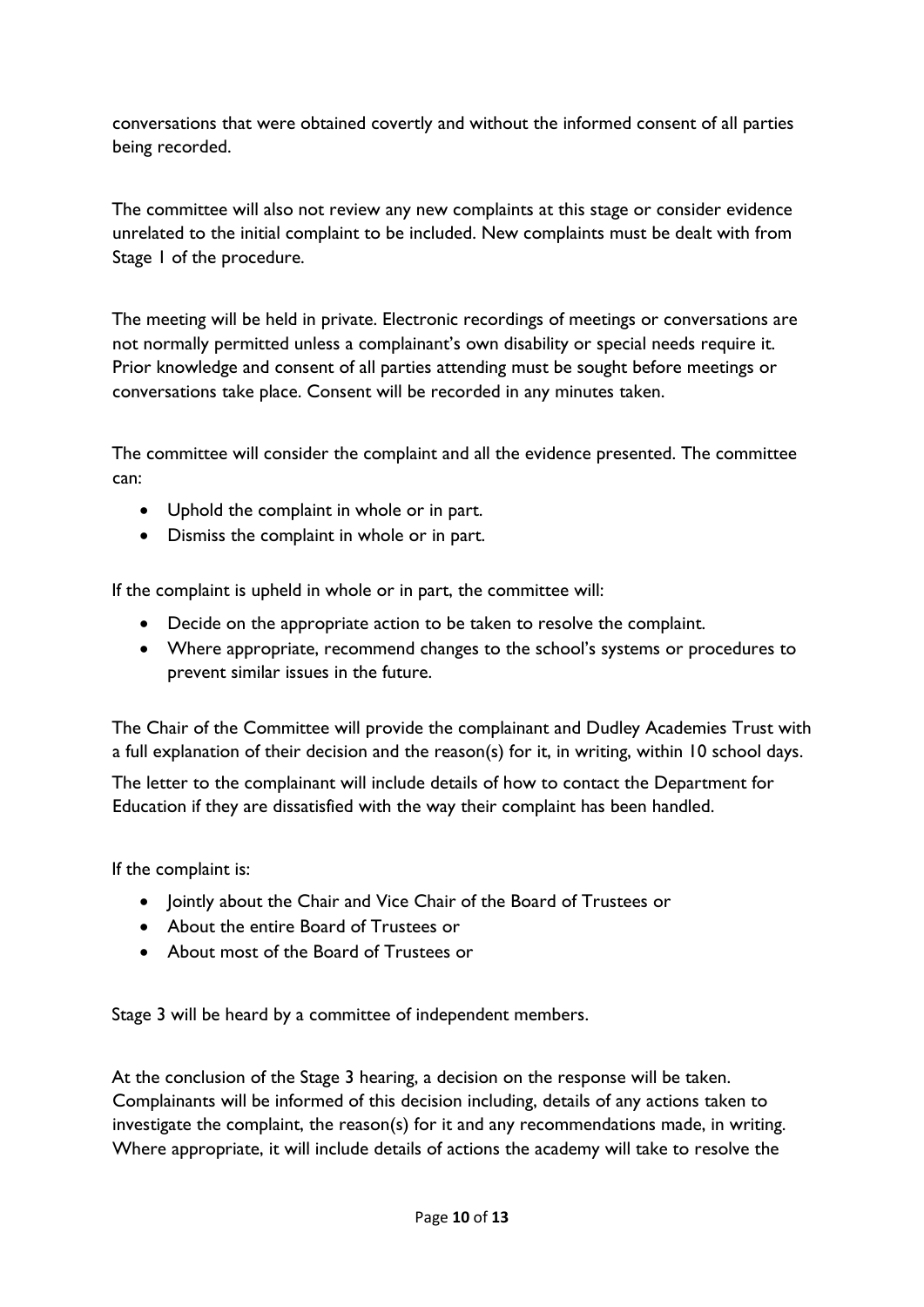complaint. This written decision should be provided no later than 10 working days after the Stage Three Appeal.

The panel will ensure that those findings and recommendations are sent by electronic mail or otherwise given to the complainant and, where relevant, the person complained about. Furthermore, they will be available for inspection on the academy premises by the principal. The letter to the complainant will include details of how to contact the Education and Skills Funding Agency (ESFA) if they are dissatisfied with the way their complaint has been handled.

A written record will be kept of all complaints, and whether they are resolved at the preliminary stage or proceed to a panel hearing, along with what actions have been taken, regardless of the decision.

All correspondence, statements and records relating to individual complaints will be kept confidential except where the Secretary of State or a body conducting an inspection under section 109 of the 2008 Act requests access to them.

#### <span id="page-10-0"></span>**Next steps**

If the complainant believes that Dudley Academies Trust did not handle their complaint in accordance with the published complaints procedure or they acted unlawfully or unreasonably in the exercise of their duties under education law, they can contact the ESFA after they have completed Stage 3.

The ESFA will not normally reinvestigate the substance of complaints or overturn any decisions made by Dudley Academies Trust. They will consider whether Dudley Academies Trust has adhered to education legislation and any statutory policies connected with the complaint and whether they have followed Part 7 of the Education (Independent School [Standards\) Regulations 2014](https://www.legislation.gov.uk/uksi/2014/3283/schedule/made)

The complainant can refer their complaint to the ESFA online [www.education.gov.uk/contactus,](http://www.education.gov.uk/contactus) by telephone on 0370 000 2288 or by writing to:

Academy Complaints and Customer Insight Unit Education and Skills Funding Agency Cheylesmore House 5 Quinton Road **Coventry** CV1 2WT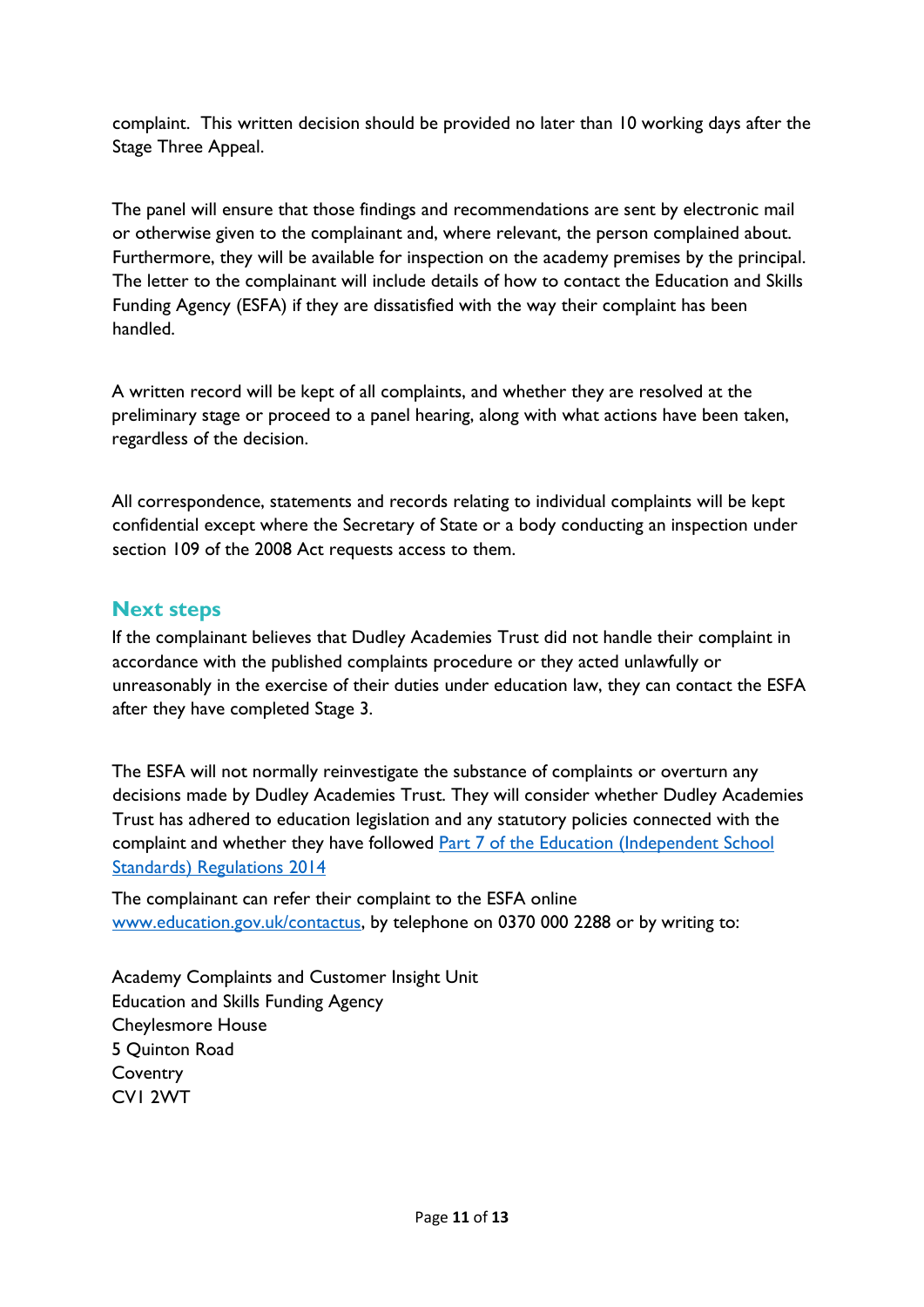

# **Form: How Are We Performing?**

<span id="page-11-0"></span>Please take a moment to complete and return the 'how are we performing' form. You can submit your form by returning it to the academy reception for the attention of the Principal or by emailing it to [info@dudleyacademiestrust.org.uk](mailto:info@dudleyacademiestrust.org.uk) marked private and confidential. Further information can be found via the Compliments & Complaints procedure on the Dudley Academies Trust website.

| Date:                            |                                                      |
|----------------------------------|------------------------------------------------------|
| Your name:                       |                                                      |
| Telephone / mobile number:       |                                                      |
| Email address:                   |                                                      |
| Home address:                    |                                                      |
|                                  |                                                      |
| Preferred method of              | Email                                                |
| communication (please tick):     | Post                                                 |
| l am a:                          | Parent/carer<br>Staff member                         |
| (please tick)                    | Learner                                              |
|                                  | Member of the community                              |
| Learner name (if relevant):      |                                                      |
| Learner year:                    |                                                      |
| Relationship to learner:         |                                                      |
| I would like to submit a:        | Compliment                                           |
| (please tick)                    | Complaint<br>Suggestion                              |
|                                  |                                                      |
| I am completing this form about: | <b>Dudley Academies Trust</b><br>Beacon Hill Academy |
| (please tick)                    | Pegasus Academy                                      |
|                                  | St James Academy                                     |
|                                  | The Link Academy<br>Other                            |
|                                  |                                                      |
| Please give details:             |                                                      |
|                                  |                                                      |
|                                  |                                                      |
|                                  |                                                      |
|                                  |                                                      |
|                                  |                                                      |
|                                  |                                                      |
|                                  |                                                      |